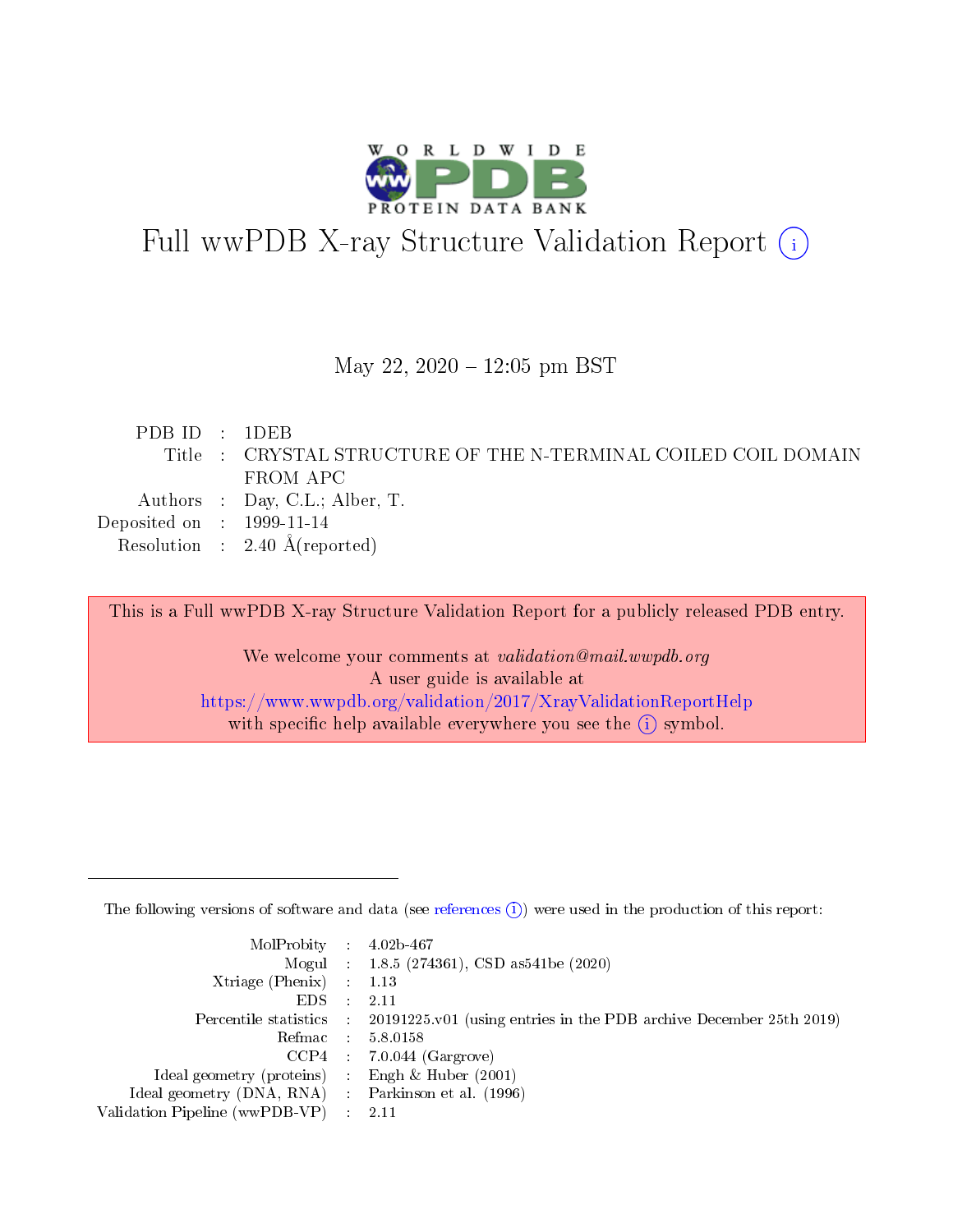# 1 [O](https://www.wwpdb.org/validation/2017/XrayValidationReportHelp#overall_quality)verall quality at a glance  $(i)$

The following experimental techniques were used to determine the structure: X-RAY DIFFRACTION

The reported resolution of this entry is 2.40 Å.

Percentile scores (ranging between 0-100) for global validation metrics of the entry are shown in the following graphic. The table shows the number of entries on which the scores are based.



| Metric                | Whole archive<br>$(\#\mathrm{Entries})$ | Similar resolution<br>$(\#\text{Entries},\, \text{resolution}\; \text{range}(\textup{\AA}))$ |  |  |
|-----------------------|-----------------------------------------|----------------------------------------------------------------------------------------------|--|--|
| $R_{free}$            | 130704                                  | $3907(2.40-2.40)$                                                                            |  |  |
| Clashscore            | 141614                                  | $4398(2.40-2.40)$                                                                            |  |  |
| Ramachandran outliers | 138981                                  | $4318(2.40-2.40)$                                                                            |  |  |
| Sidechain outliers    | 138945                                  | $4319(2.40-2.40)$                                                                            |  |  |
| RSRZ outliers         | 127900                                  | $3811 (2.40 - 2.40)$                                                                         |  |  |

The table below summarises the geometric issues observed across the polymeric chains and their fit to the electron density. The red, orange, yellow and green segments on the lower bar indicate the fraction of residues that contain outliers for  $>=3, 2, 1$  and 0 types of geometric quality criteria respectively. A grey segment represents the fraction of residues that are not modelled. The numeric value for each fraction is indicated below the corresponding segment, with a dot representing fractions  $\epsilon=5\%$  The upper red bar (where present) indicates the fraction of residues that have poor fit to the electron density. The numeric value is given above the bar.

| Mol | $Chain$ Length | Quality of chain |            |
|-----|----------------|------------------|------------|
|     | $\sim$<br>u.   | 6%<br>83%        | 13%<br>. . |
|     | $\tilde{}$     | 2%<br>89%        | 9%         |

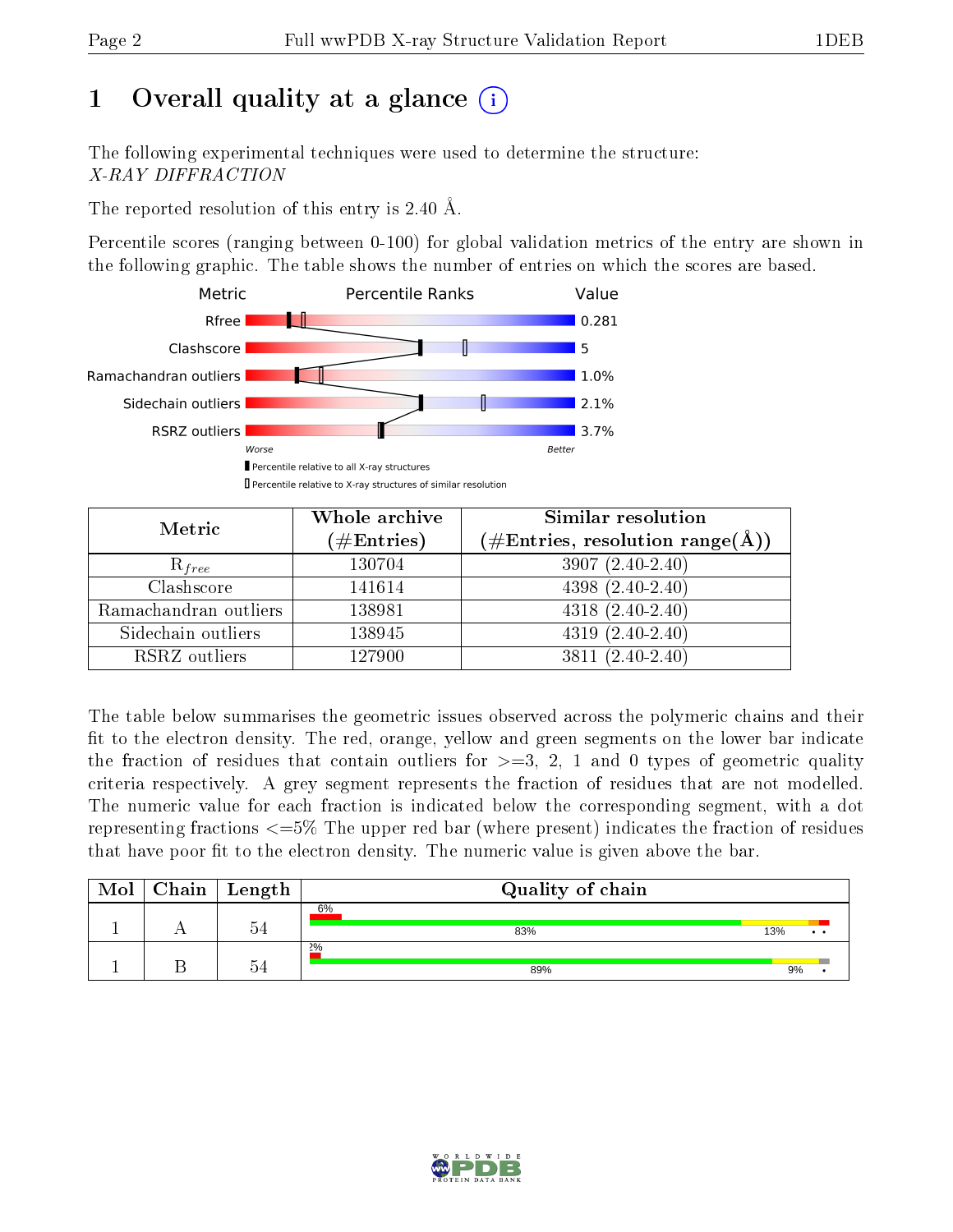# 2 Entry composition (i)

There are 3 unique types of molecules in this entry. The entry contains 883 atoms, of which 0 are hydrogens and 0 are deuteriums.

In the tables below, the ZeroOcc column contains the number of atoms modelled with zero occupancy, the AltConf column contains the number of residues with at least one atom in alternate conformation and the Trace column contains the number of residues modelled with at most 2 atoms.

Molecule 1 is a protein called ADENOMATOUS POLYPOSIS COLI PROTEIN.

| Mol |  | Chain Residues | Atoms       |           |  |  |     |  | ZeroOcc   AltConf   Trace |  |
|-----|--|----------------|-------------|-----------|--|--|-----|--|---------------------------|--|
|     |  | 54             | Total C N O |           |  |  |     |  |                           |  |
|     |  |                | 423         | 256 74 91 |  |  | - 9 |  |                           |  |
|     |  | 53             | Total C N O |           |  |  |     |  |                           |  |
|     |  |                | 421         | 256 73 90 |  |  |     |  |                           |  |

• Molecule 2 is SULFATE ION (three-letter code: SO4) (formula:  $O_4S$ ).



|  | $Mol$   Chain   Residues | Atoms |  |  | $ZeroOcc$   AltConf |  |
|--|--------------------------|-------|--|--|---------------------|--|
|  |                          | Total |  |  |                     |  |

• Molecule 3 is water.

|  | Mol   Chain   Residues | Atoms | $\mid$ ZeroOcc $\mid$ AltConf |  |
|--|------------------------|-------|-------------------------------|--|
|  |                        | Total |                               |  |

Continued on next page...

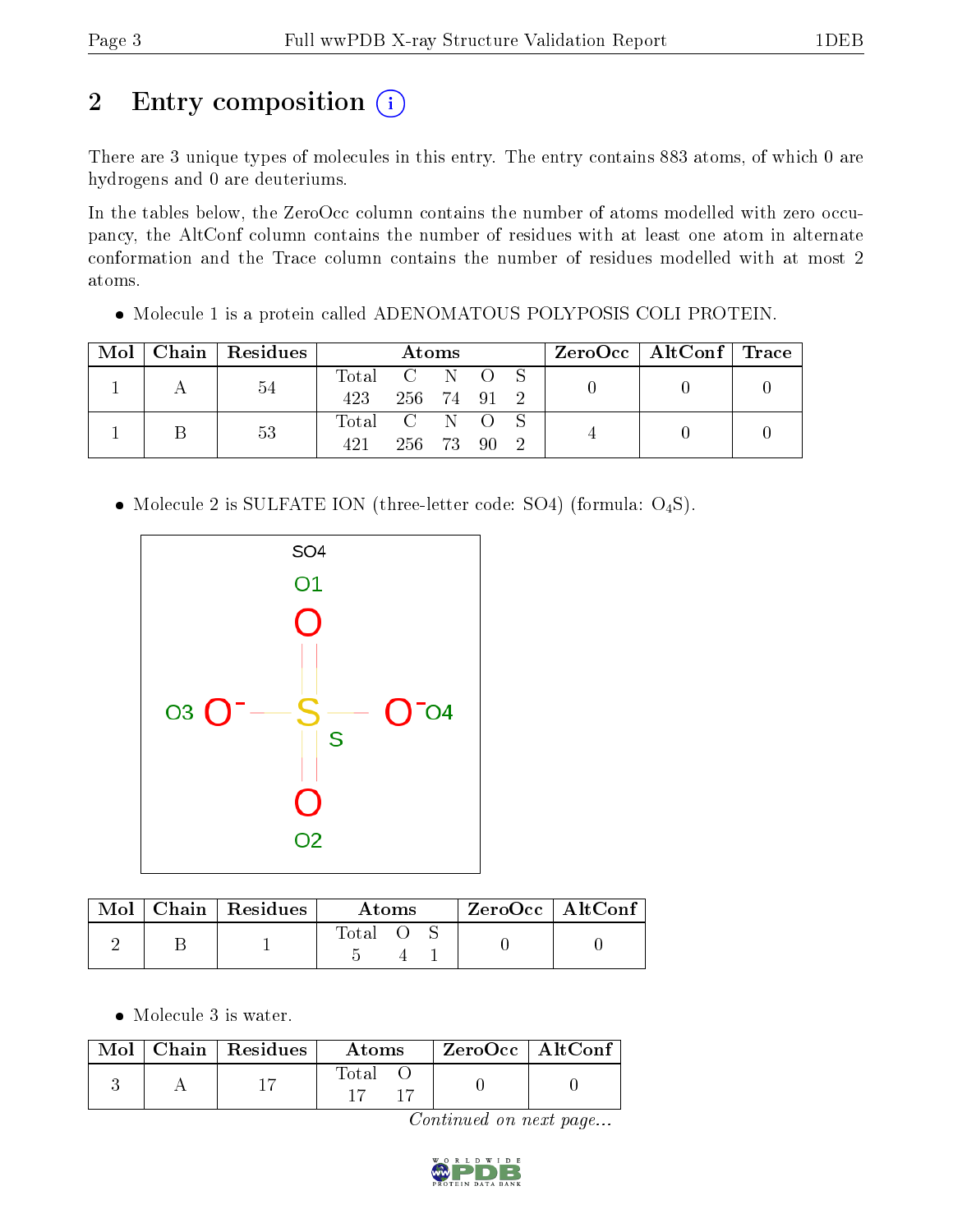Continued from previous page...

|  | $Mol$   Chain   Residues | Atoms       | $^\mathrm{+}$ ZeroOcc $\mathrm{~\vert}$ AltConf $\mathrm{~\vert}$ |  |
|--|--------------------------|-------------|-------------------------------------------------------------------|--|
|  |                          | Total<br>17 |                                                                   |  |

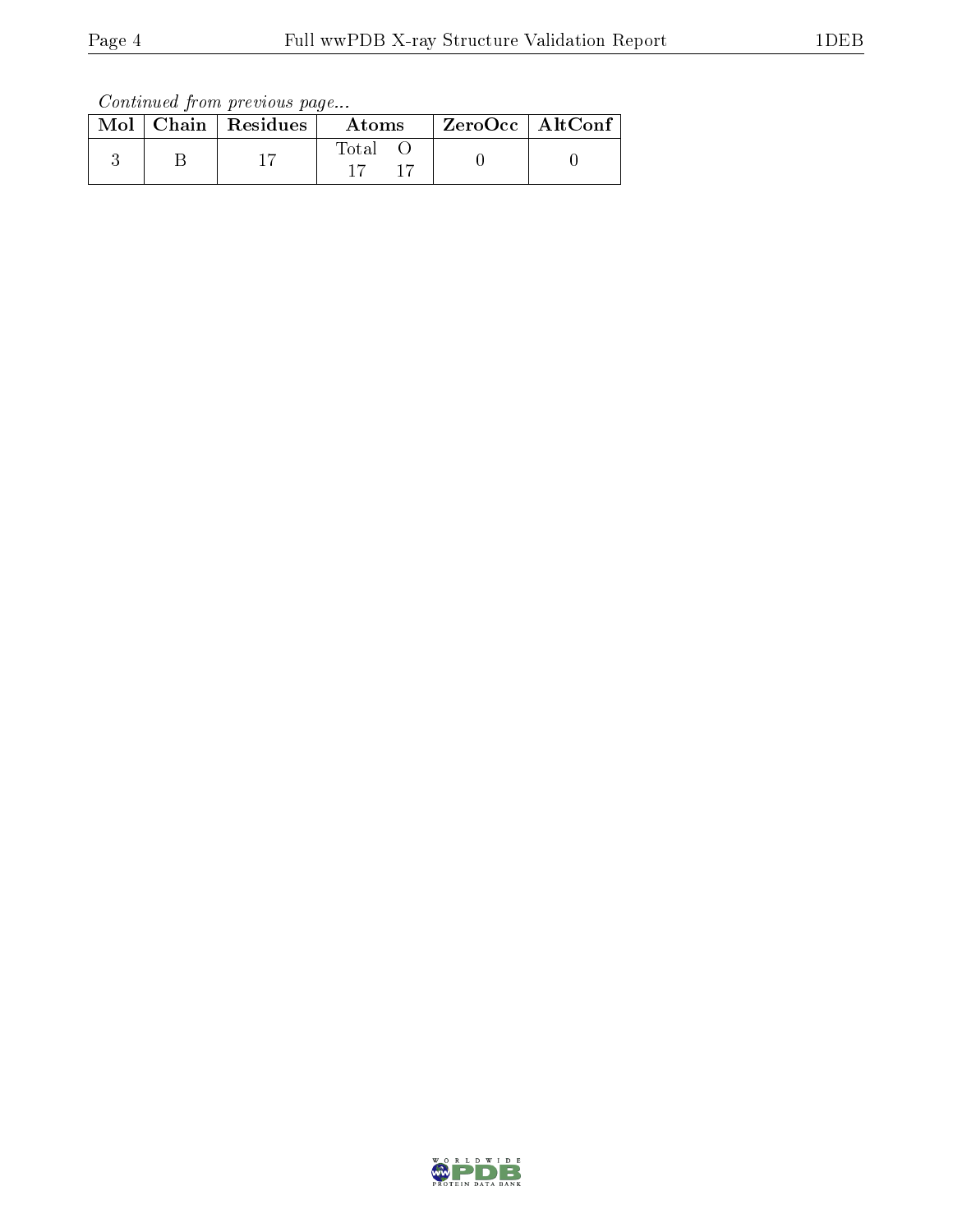## 3 Residue-property plots  $(i)$

These plots are drawn for all protein, RNA and DNA chains in the entry. The first graphic for a chain summarises the proportions of the various outlier classes displayed in the second graphic. The second graphic shows the sequence view annotated by issues in geometry and electron density. Residues are color-coded according to the number of geometric quality criteria for which they contain at least one outlier: green  $= 0$ , yellow  $= 1$ , orange  $= 2$  and red  $= 3$  or more. A red dot above a residue indicates a poor fit to the electron density (RSRZ  $> 2$ ). Stretches of 2 or more consecutive residues without any outlier are shown as a green connector. Residues present in the sample, but not in the model, are shown in grey.

• Molecule 1: ADENOMATOUS POLYPOSIS COLI PROTEIN



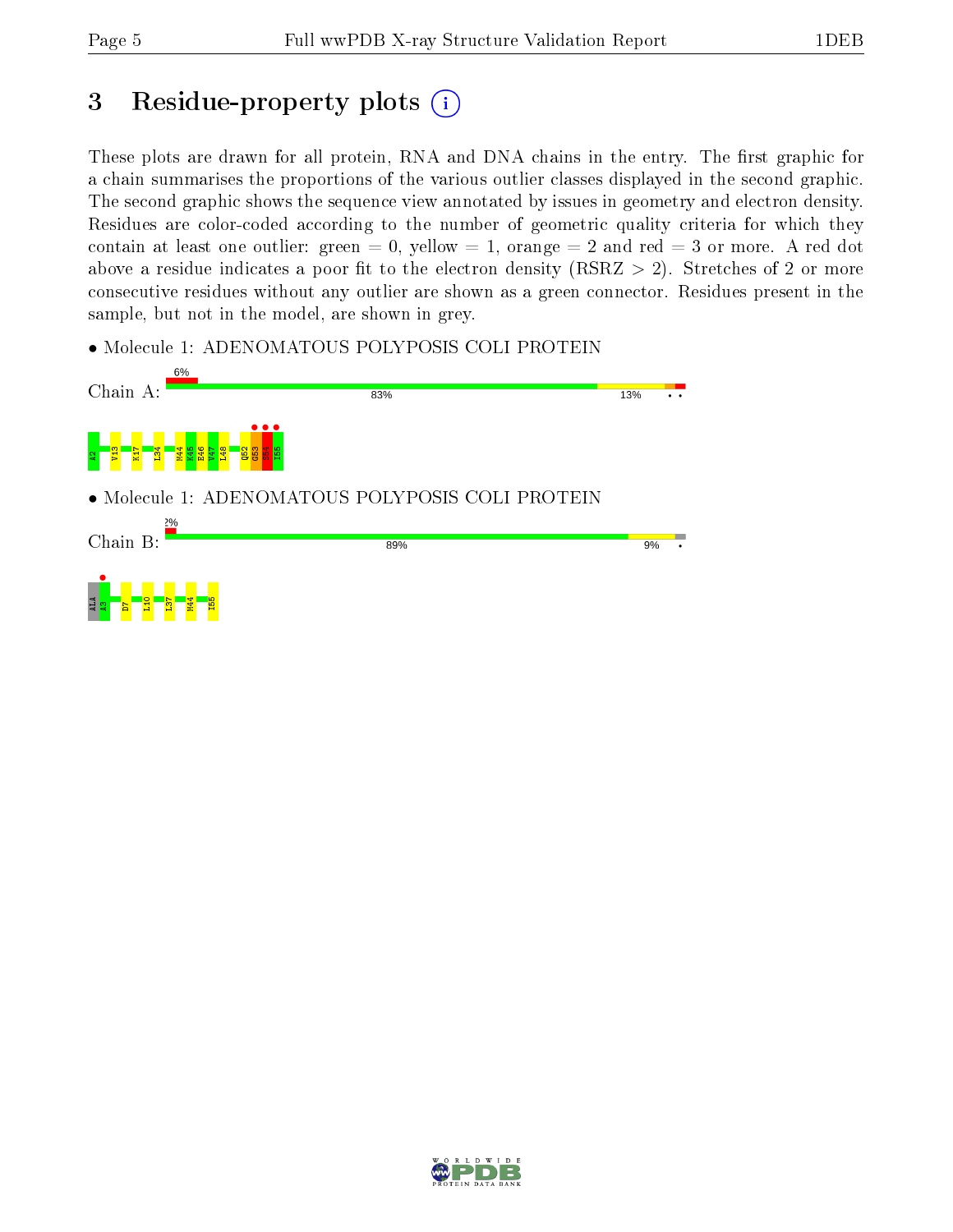# 4 Data and refinement statistics  $(i)$

| Property                                                         | Value                                            | Source     |
|------------------------------------------------------------------|--------------------------------------------------|------------|
| Space group                                                      | P 65 2 2                                         | Depositor  |
| Cell constants                                                   | 66.86Å 127.47Å<br>$66.86\text{\AA}$              | Depositor  |
| a, b, c, $\alpha$ , $\beta$ , $\gamma$                           | $90.00^{\circ}$ $90.00^{\circ}$ $120.00^{\circ}$ |            |
| Resolution $(A)$                                                 | 20.00<br>2.40<br>$\frac{1}{2}$                   | Depositor  |
|                                                                  | 19.46<br>$-2.40$                                 | <b>EDS</b> |
| % Data completeness                                              | (Not available) $(20.00-2.40)$                   | Depositor  |
| (in resolution range)                                            | 86.9 (19.46-2.40)                                | <b>EDS</b> |
| $R_{merge}$                                                      | 0.08                                             | Depositor  |
| $\mathrm{R}_{sym}$                                               | (Not available)                                  | Depositor  |
| $\langle I/\sigma(I)\rangle^{-1}$                                | 10.79 (at $2.41\text{\AA}$ )                     | Xtriage    |
| Refinement program                                               | CNS                                              | Depositor  |
| $R, R_{free}$                                                    | 0.234,<br>0.277                                  | Depositor  |
|                                                                  | 0.234,<br>0.281                                  | DCC        |
| $R_{free}$ test set                                              | 723 reflections $(11.78\%)$                      | wwPDB-VP   |
| Wilson B-factor $(A^2)$                                          | 25.0                                             | Xtriage    |
| Anisotropy                                                       | 0.549                                            | Xtriage    |
| Bulk solvent $k_{sol}(\text{e}/\text{A}^3), B_{sol}(\text{A}^2)$ | $0.35$ , $35.8$                                  | <b>EDS</b> |
| L-test for twinning <sup>2</sup>                                 | $< L >$ = 0.50, $< L2 >$ = 0.34                  | Xtriage    |
| Estimated twinning fraction                                      | No twinning to report.                           | Xtriage    |
| $F_o, F_c$ correlation                                           | 0.91                                             | <b>EDS</b> |
| Total number of atoms                                            | 883                                              | wwPDB-VP   |
| Average B, all atoms $(A^2)$                                     | 28.0                                             | wwPDB-VP   |

Xtriage's analysis on translational NCS is as follows: The largest off-origin peak in the Patterson function is  $13.66\%$  of the height of the origin peak. No significant pseudotranslation is detected.

<sup>&</sup>lt;sup>2</sup>Theoretical values of  $\langle |L| \rangle$ ,  $\langle L^2 \rangle$  for acentric reflections are 0.5, 0.333 respectively for untwinned datasets, and 0.375, 0.2 for perfectly twinned datasets.



<span id="page-5-1"></span><span id="page-5-0"></span><sup>1</sup> Intensities estimated from amplitudes.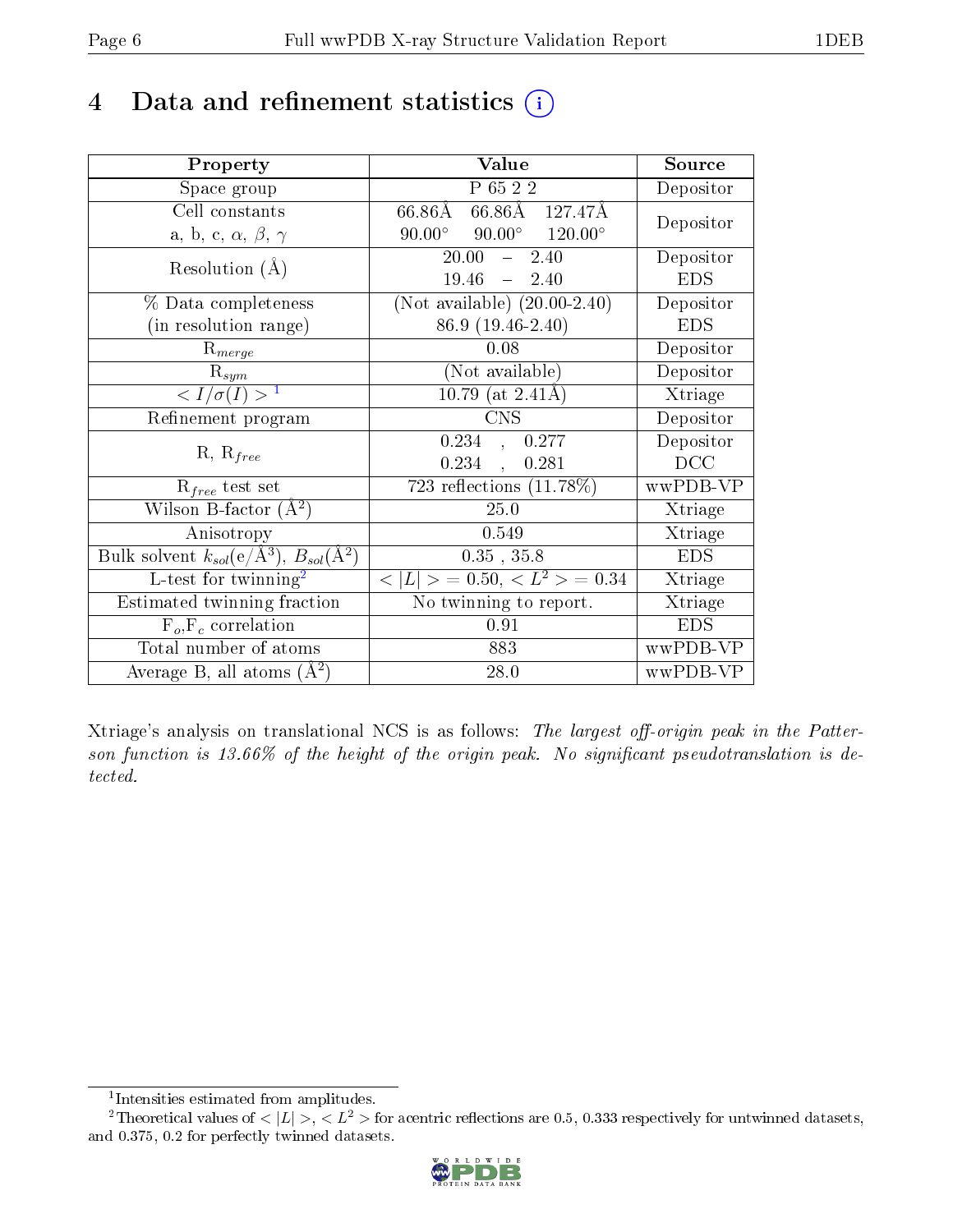# 5 Model quality  $(i)$

## 5.1 Standard geometry  $(i)$

Bond lengths and bond angles in the following residue types are not validated in this section: SO4

The Z score for a bond length (or angle) is the number of standard deviations the observed value is removed from the expected value. A bond length (or angle) with  $|Z| > 5$  is considered an outlier worth inspection. RMSZ is the root-mean-square of all Z scores of the bond lengths (or angles).

| Mol | Chain |             | Bond lengths | Bond angles |                   |  |
|-----|-------|-------------|--------------|-------------|-------------------|--|
|     |       | <b>RMSZ</b> | $\ Z\  > 5$  | RMSZ        | $\# Z  > 5$       |  |
|     |       | 0.47        | ′424         | 0.76        | $2/566$ $(0.4\%)$ |  |
|     | R     | 0.59        | 422          | 0.62        | 0/563             |  |
| AΠ  | ΑH    | 0.53        | 846          | 0.69        | $(0.2\%)$<br>1129 |  |

There are no bond length outliers.

All (2) bond angle outliers are listed below:

| Mol |    |     | $\vert$ Chain $\vert$ Res $\vert$ Type $\vert$ Atoms | Observed <sup>(<math>^o</math>)</sup> [deal( $^o$ ) |        |
|-----|----|-----|------------------------------------------------------|-----------------------------------------------------|--------|
|     |    | SER | $N-CA-C$ 8.57                                        | 134.13                                              |        |
|     | 53 | GLY | $\vert$ N-CA-C $\vert$ -5.10                         | 100.35                                              | 113 10 |

There are no chirality outliers.

There are no planarity outliers.

### 5.2 Too-close contacts  $\overline{a}$

In the following table, the Non-H and H(model) columns list the number of non-hydrogen atoms and hydrogen atoms in the chain respectively. The H(added) column lists the number of hydrogen atoms added and optimized by MolProbity. The Clashes column lists the number of clashes within the asymmetric unit, whereas Symm-Clashes lists symmetry related clashes.

|  |     |       | Mol   Chain   Non-H   H(model)   H(added)   Clashes   Symm-Clashes |
|--|-----|-------|--------------------------------------------------------------------|
|  | 423 |       |                                                                    |
|  |     |       |                                                                    |
|  |     |       |                                                                    |
|  |     |       |                                                                    |
|  |     |       |                                                                    |
|  |     | o o o |                                                                    |

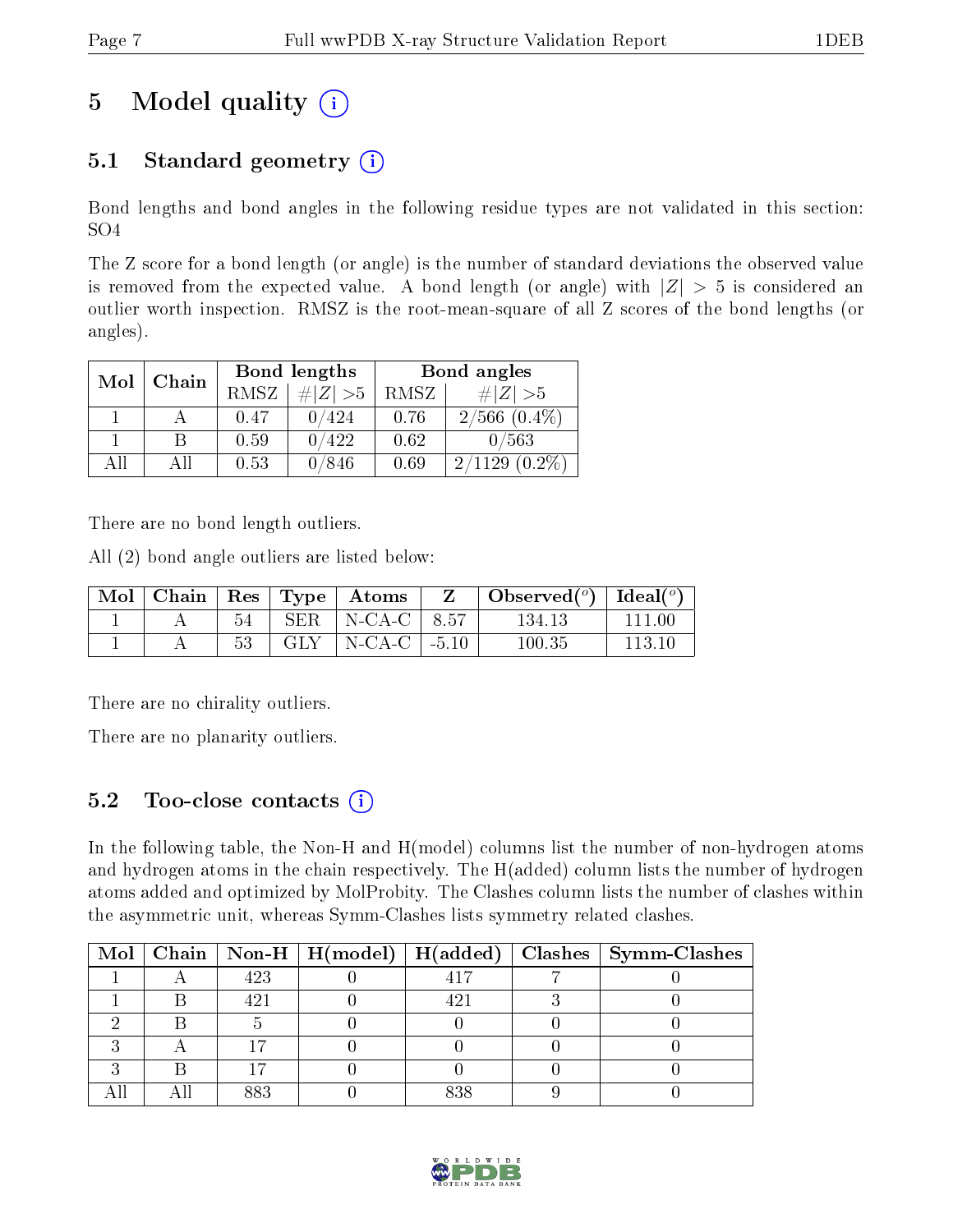The all-atom clashscore is defined as the number of clashes found per 1000 atoms (including hydrogen atoms). The all-atom clashscore for this structure is 5.

All (9) close contacts within the same asymmetric unit are listed below, sorted by their clash magnitude.

| Atom-1              | Atom-2             | Interatomic<br>distance $(A)$ | Clash<br>overlap |
|---------------------|--------------------|-------------------------------|------------------|
|                     |                    |                               |                  |
| 1: A:48:LEU:O       | 1: A:52: GLN: HG2  | 1.77                          | 0.83             |
| 1: B: 55: ILE: HG23 | 1: B: 55: ILE: OXT | 2.00                          | 0.60             |
| 1: A:44: MET:O      | 1:A:48:LEU:HG      | 2.07                          | 0.54             |
| 1: A:53: GLY:O      | 1: A:54:SER:HB3    | 2.08                          | 0.54             |
| 1:A:13:VAL:CG1      | 1:A:17:LYS:HE3     | 2.44                          | 0.48             |
| 1: A:53: GLY:O      | 1: A:54:SER:CB     | 2.65                          | 0.45             |
| 1:B:7:ASP:O         | 1:B:10:LEU:HB3     | 2.18                          | 0.44             |
| 1:A:34:LEU:HD12     | 1:B:37:LEU:HD12    | 2.01                          | 0.43             |
| 1: A:52: GLN:O      | 1: A:53: GLY: C    | 2.57                          | 0.40             |

There are no symmetry-related clashes.

#### 5.3 Torsion angles  $(i)$

#### 5.3.1 Protein backbone (i)

In the following table, the Percentiles column shows the percent Ramachandran outliers of the chain as a percentile score with respect to all X-ray entries followed by that with respect to entries of similar resolution.

The Analysed column shows the number of residues for which the backbone conformation was analysed, and the total number of residues.

| Mol | Chain | Analysed        | Favoured    | Allowed  | Outliers | Percentiles    |
|-----|-------|-----------------|-------------|----------|----------|----------------|
|     |       | $52/54$ (96\%)  | $50(96\%)$  | $1(2\%)$ | $1(2\%)$ | $\Omega$<br>10 |
|     | B     | $51/54$ (94\%)  | $51(100\%)$ |          |          | 100            |
| All | All   | $103/108$ (95%) | $101(98\%)$ | $1(1\%)$ | $1(1\%)$ | 23<br>15       |

All (1) Ramachandran outliers are listed below:

| VIol | Chain | $\operatorname{Res}$ | рe<br>– I. V 1. |
|------|-------|----------------------|-----------------|
|      |       |                      |                 |

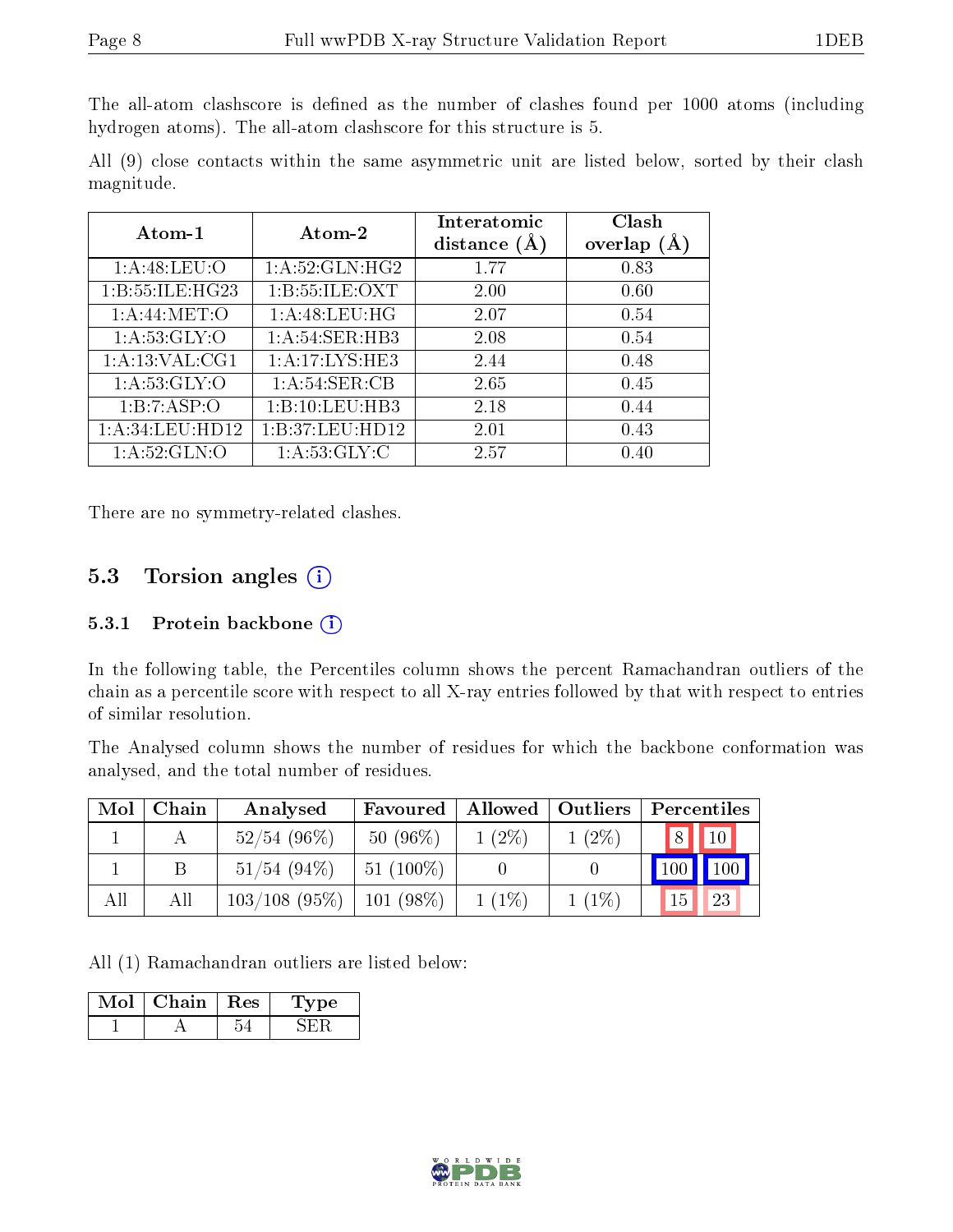#### 5.3.2 Protein sidechains  $(i)$

In the following table, the Percentiles column shows the percent sidechain outliers of the chain as a percentile score with respect to all X-ray entries followed by that with respect to entries of similar resolution.

The Analysed column shows the number of residues for which the sidechain conformation was analysed, and the total number of residues.

| Mol | Chain | Analysed       | Rotameric   Outliers |          | Percentiles |  |  |
|-----|-------|----------------|----------------------|----------|-------------|--|--|
|     |       | $47/48$ (98\%) | 46 $(98\%)$          | $1(2\%)$ | 72<br>53    |  |  |
|     |       | $48/48$ (100%) | 47 (98%)             | $1(2\%)$ | 72<br>53    |  |  |
| All | All   | 95/96(99%)     | 93 (98%)             | $2(2\%)$ | 72<br>53    |  |  |

All (2) residues with a non-rotameric sidechain are listed below:

| ∨քօ⊺ | ${\bf Chain}$ | Res | Lype |
|------|---------------|-----|------|
|      |               |     |      |
|      |               |     |      |

Some sidechains can be flipped to improve hydrogen bonding and reduce clashes. All (4) such sidechains are listed below:

| Mol | Chain | Res | <b>Type</b> |
|-----|-------|-----|-------------|
|     |       |     | <b>GLN</b>  |
|     |       | 12  | GLN         |
|     |       | 22  | <b>ASN</b>  |
|     |       | 33  | HIS         |

#### 5.3.3 RNA (i)

There are no RNA molecules in this entry.

#### 5.4 Non-standard residues in protein, DNA, RNA chains  $(i)$

There are no non-standard protein/DNA/RNA residues in this entry.

#### 5.5 Carbohydrates  $(i)$

There are no carbohydrates in this entry.

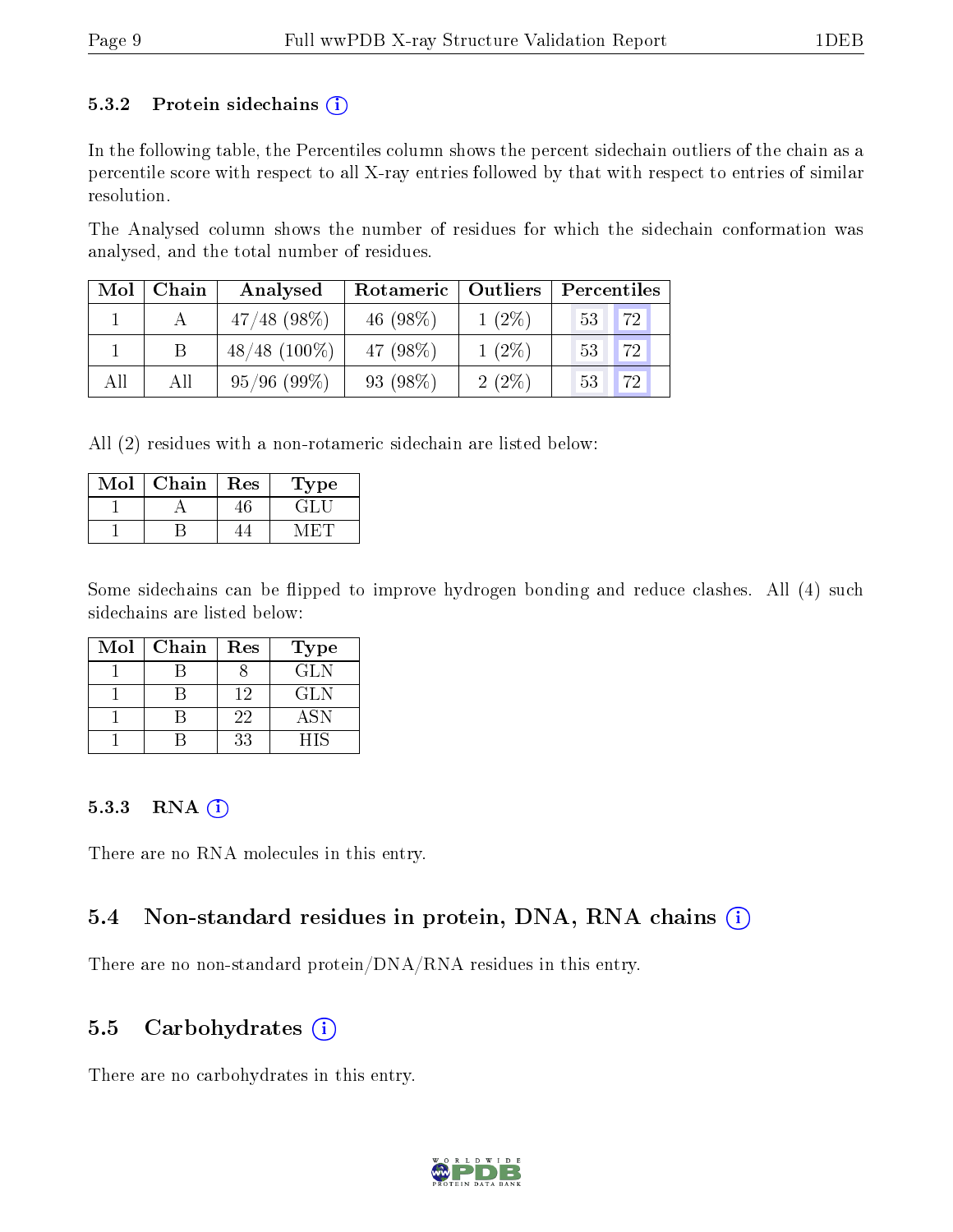## 5.6 Ligand geometry (i)

1 ligand is modelled in this entry.

In the following table, the Counts columns list the number of bonds (or angles) for which Mogul statistics could be retrieved, the number of bonds (or angles) that are observed in the model and the number of bonds (or angles) that are dened in the Chemical Component Dictionary. The Link column lists molecule types, if any, to which the group is linked. The Z score for a bond length (or angle) is the number of standard deviations the observed value is removed from the expected value. A bond length (or angle) with  $|Z| > 2$  is considered an outlier worth inspection. RMSZ is the root-mean-square of all Z scores of the bond lengths (or angles).

| Mol | Type | Chain   Res |     | Link                     |               | Bond lengths |                                   |       | Bond angles |           |
|-----|------|-------------|-----|--------------------------|---------------|--------------|-----------------------------------|-------|-------------|-----------|
|     |      |             |     |                          | $\frac{1}{2}$ | $RMSZ +$     | $\left  \#Z \right  > 2$   Counts |       | RMSZ        | $\pm  Z $ |
|     | 5O4  | ◡           | 423 | $\overline{\phantom{a}}$ | 4.4.4         | 0.29         |                                   | 6.6.6 | 0.19        |           |

There are no bond length outliers.

There are no bond angle outliers.

There are no chirality outliers.

There are no torsion outliers.

There are no ring outliers.

No monomer is involved in short contacts.

## 5.7 [O](https://www.wwpdb.org/validation/2017/XrayValidationReportHelp#nonstandard_residues_and_ligands)ther polymers  $(i)$

There are no such residues in this entry.

## 5.8 Polymer linkage issues  $(i)$

There are no chain breaks in this entry.

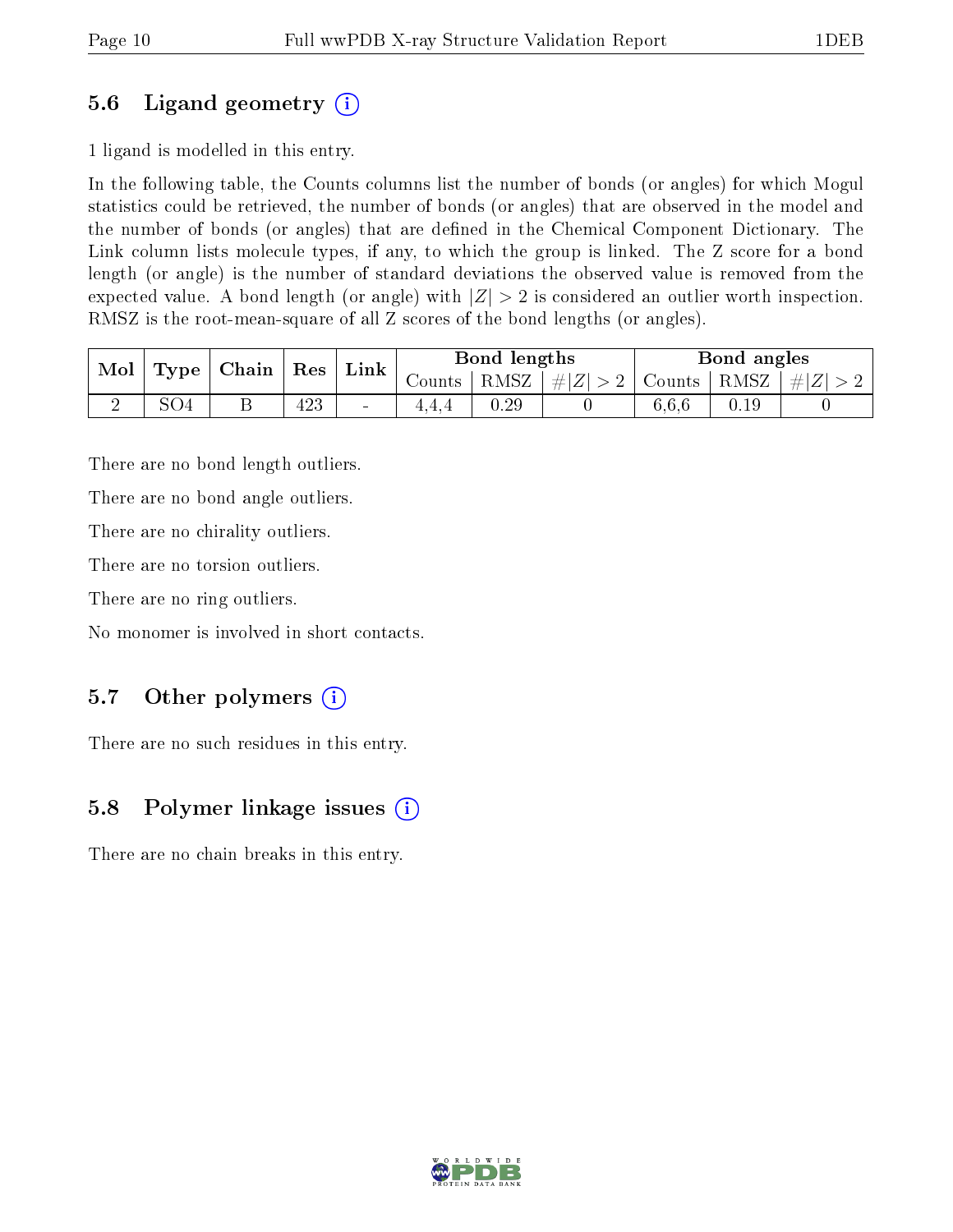## 6 Fit of model and data  $\left( \cdot \right)$

## 6.1 Protein, DNA and RNA chains (i)

In the following table, the column labelled  $#RSRZ>2'$  contains the number (and percentage) of RSRZ outliers, followed by percent RSRZ outliers for the chain as percentile scores relative to all X-ray entries and entries of similar resolution. The OWAB column contains the minimum, median,  $95<sup>th</sup>$  percentile and maximum values of the occupancy-weighted average B-factor per residue. The column labelled  $Q < 0.9$  lists the number of (and percentage) of residues with an average occupancy less than 0.9.

| Mol | Chain | Analysed        | ${ <\hspace{-1.5pt}{\mathrm{RSRZ}} \hspace{-1.5pt}>}$ | $\#\text{RSRZ}\text{>2}$ |    | $OWAB(A^2)$              | $\rm Q\textcolor{black}{<}0.9$ |
|-----|-------|-----------------|-------------------------------------------------------|--------------------------|----|--------------------------|--------------------------------|
|     |       | $54/54$ (100%)  | $-0.02$                                               | 24 <br>$3(5\%)$          | 23 | 14, 25, 57, 72           |                                |
|     |       | $53/54$ (98%)   | $-0.46$                                               | $1(1\%)$<br>66           | 64 | 16, 24, 48, 52           | $(1\%)$                        |
| All | All   | $107/108$ (99%) | $-0.24$                                               | $4(3\%)$ 41              | 41 | 14, 24, 51, 72   1 (0\%) |                                |

All (4) RSRZ outliers are listed below:

| Mol | Chain | $\operatorname{Res}$ | Type       | <b>RSRZ</b> |
|-----|-------|----------------------|------------|-------------|
|     |       | 55                   | ILE        | 8.2         |
|     |       | 53                   | <b>GLY</b> | 6.2         |
|     |       | 54                   | SER        | 5.1         |
|     |       |                      |            | 21          |

## 6.2 Non-standard residues in protein, DNA, RNA chains (i)

There are no non-standard protein/DNA/RNA residues in this entry.

### 6.3 Carbohydrates (i)

There are no carbohydrates in this entry.

## $6.4$  Ligands  $(i)$

In the following table, the Atoms column lists the number of modelled atoms in the group and the number defined in the chemical component dictionary. The B-factors column lists the minimum, median,  $95<sup>th</sup>$  percentile and maximum values of B factors of atoms in the group. The column labelled  $Q< 0.9$  lists the number of atoms with occupancy less than 0.9.

|                 |     |        |      |       | $\boxed{\text{ Mol}}$ Type   Chain   Res   Atoms   RSCC   RSR   B-factors $(\AA^2)$   Q<0.9 |  |
|-----------------|-----|--------|------|-------|---------------------------------------------------------------------------------------------|--|
| SO <sub>4</sub> | 423 | $-5/5$ | 0.92 | 10.19 | 53,53,53,56                                                                                 |  |